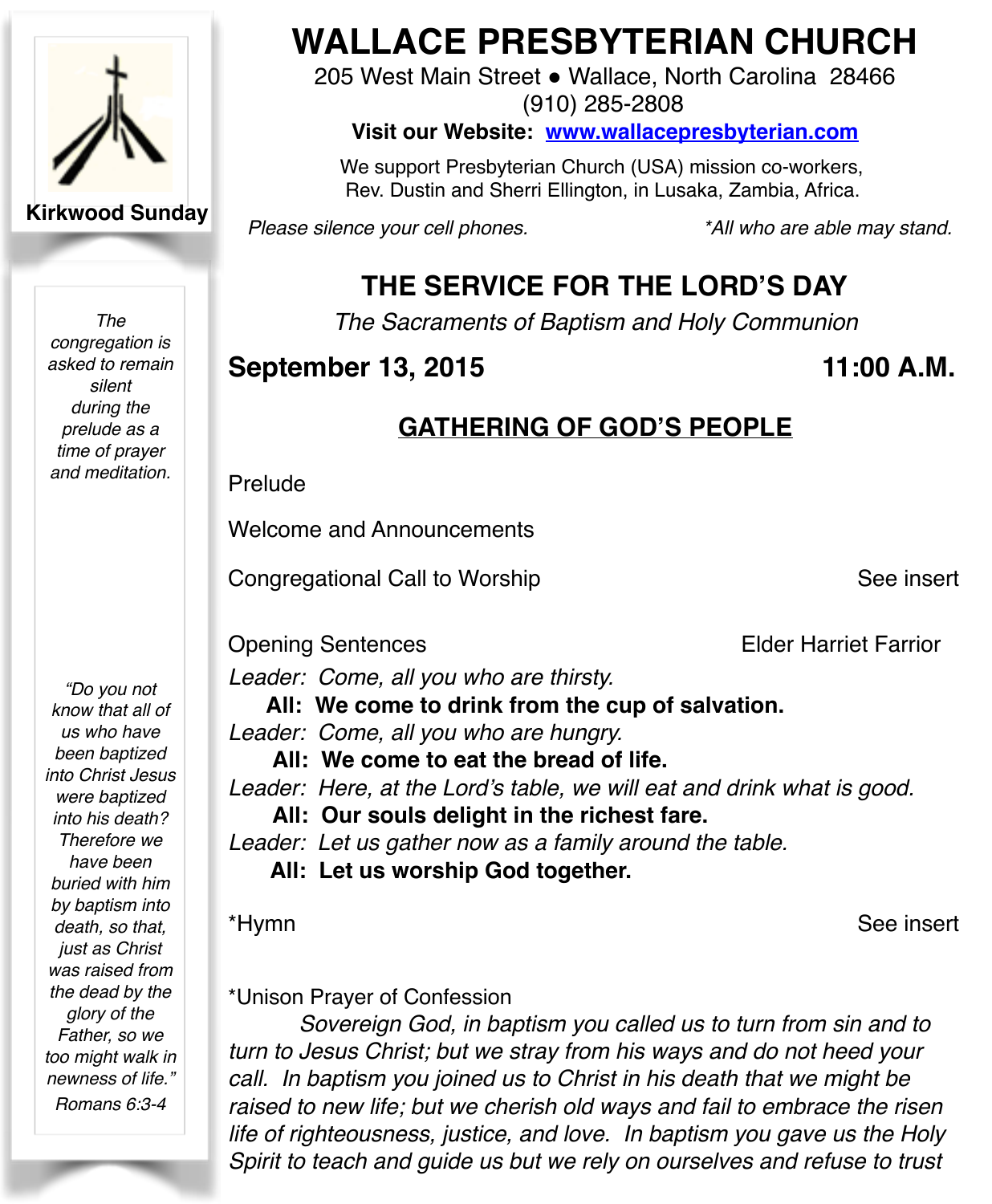*your direction. We spurn your eternal wisdom. Lord, have mercy on us. Remember the promises you made to us in baptism, forgive our sinful ways, and heal our brokenness. Set us free from all that enslaves us, and raise us to new life in Jesus Christ, that we may be your faithful servants, showing forth your healing love to the world, to the glory of your holy name. Amen.*

\*Responsive Assurance of Pardon

*Leader: Hear the good news: Who is in a position to condemn?* **All: Only Christ, and Christ died for us, Christ rose for us, Christ reigns in power for us, Christ prays for us.**

*Leader: Anyone who is in Christ is a new creation. The old life is finished, gone.*

**All: Behold, new life has begun. In Jesus Christ, we are forgiven.**

\*Gloria Patri Hymn #581 *Glory Be to the Father*

### **PROCLAIMING GOD'S WORD**

RECOGNITION AND RECEPTION OF NEW MEMBERS

THE SACRAMENT OF BAPTISM

 Words of Scripture and the Meaning of Baptism The Presentation of Lane Philip Rouse

Elders Philip and Georgia Longest

 The Questions for the Parents The Questions for the Congregation

**Elders Philip and Georgia Longest** 

Affirmation of Faith: The Apostles' Creed

I believe in God the Father Almighty, Maker of heaven and earth. And in Jesus Christ his only Son our Lord; who was conceived by the Holy Ghost, born of the Virgin Mary, suffered under Pontius Pilate, was crucified, dead, and buried; he descended into hell; the third day he rose again from the dead; he ascended into heaven, and sitteth on the right hand of God the Father Almighty; from thence he shall come to judge the quick and the dead. I believe in the Holy Ghost; the holy catholic Church; the communion of saints; the forgiveness of sins; the resurrection of the body; and the life everlasting. Amen.

The Prayer of Thanksgiving The Baptism of Lane Philip Rouse The Welcome

Children's Sermon

*"Baptism points us back to the grace of God expressed in Jesus Christ, who died for us and who was raised for us. Baptism points us forward to that same Christ who will fulfill God's purpose in God's promised future." "Directory for Worship," PCUSA*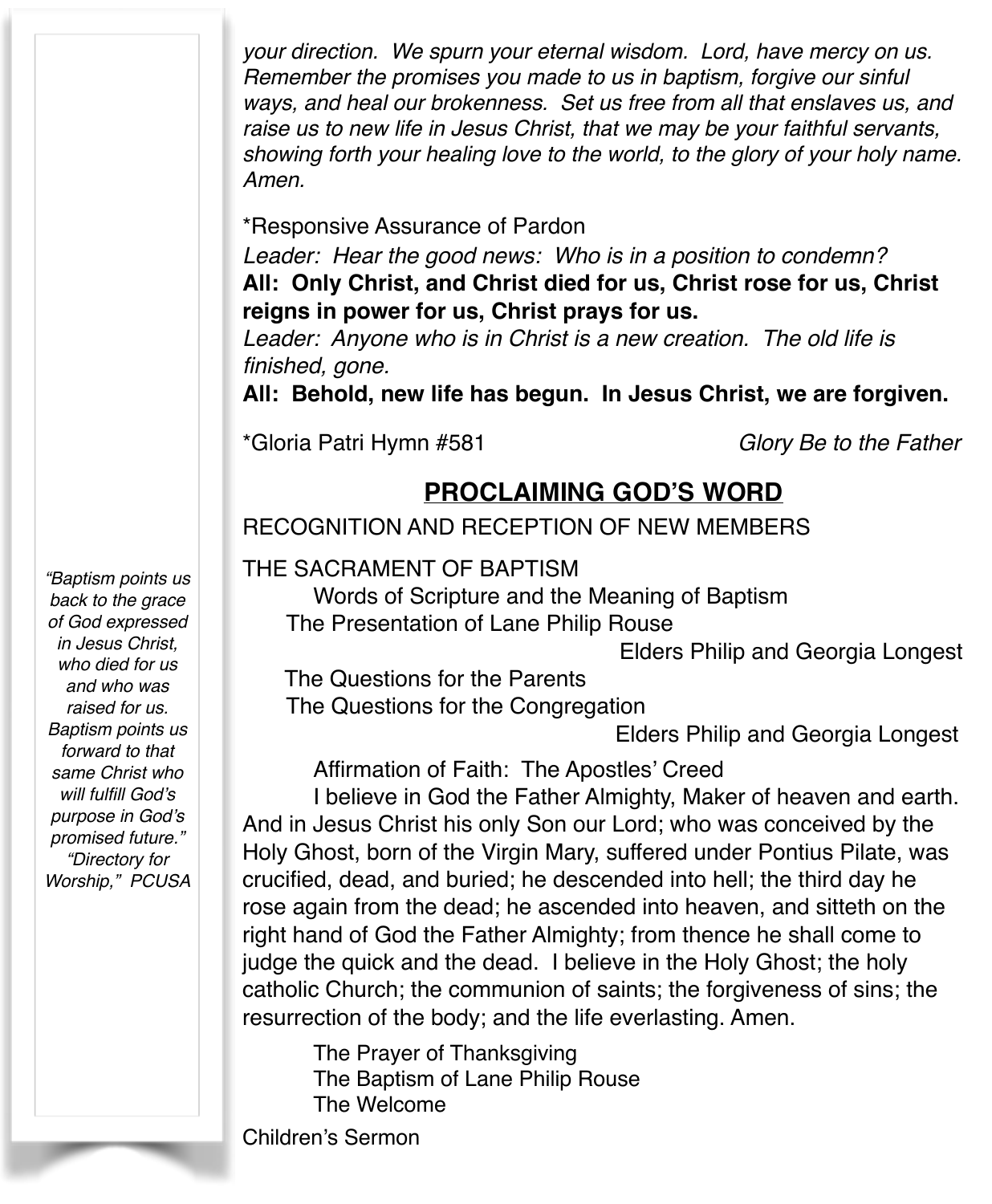Prayer for Illumination

*Heavenly Father, at his baptism in the Jordan River you revealed Jesus as your Son. As we hear your Word this morning, may we recognize him as our Lord and know ourselves to be your beloved children, through Jesus Christ our Savior. Amen.*

Epistle Lesson *Romans 12:1-8* Elder Harriet Farrior

Epistle Lesson *1 Peter 4:7-11*

Sermon *Good Stewards of God's Grace* Dr. Philip K. Gladden !!! **"Charismatic Christians"**

A Time for Reflection

# **GIVING THANKS TO GOD**

Presentation of Tithes and Offerings

**Offertory** 

\*Doxology and Prayer of Dedication

*Praise God from whom all blessings flow; Praise Him all creatures here below; Praise Him above ye heavenly host; Praise Father, Son, and Holy Ghost. Amen.*

\*Hymn of Preparation See insert

*worshiping congregation, Word and Sacrament have an integral relationship. Whenever the Lord's Supper is observed, it shall be preceded by the reading and the proclamation of the Word." "Directory for Worship," PCUSA*

*"In the life of the* 

THE SACRAMENT OF THE LORD'S SUPPER

The Invitation to the Table

- The Words of Institution
- The Great Prayer of Thanksgiving with the Lord's Prayer
- The Distribution of the Elements
- The Prayer after Communion

\*Hymn See insert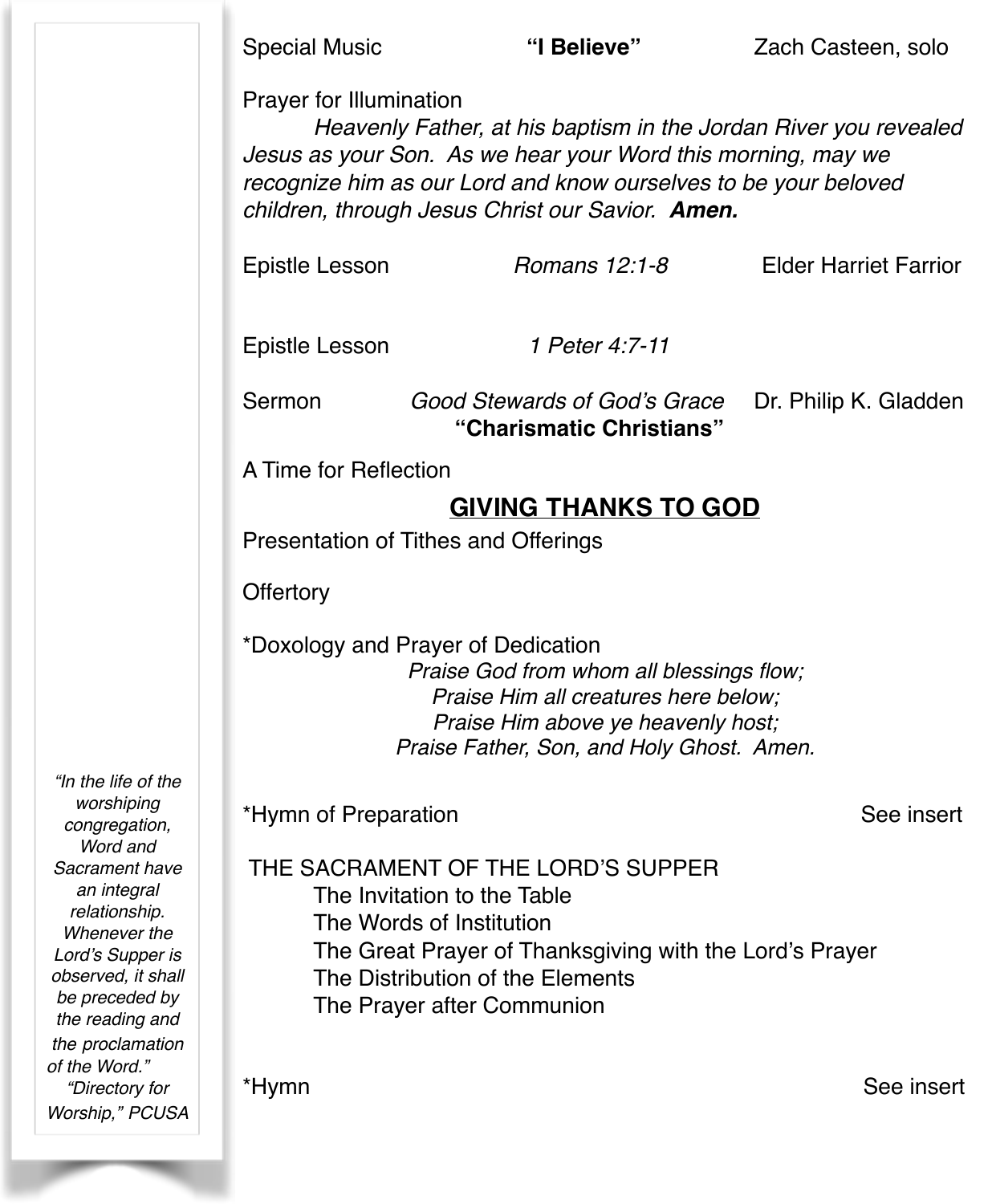\*Unison Benediction (from the Iona Community in Scotland) **The cross, we will take it. The bread, we will break it. The pain, we will bear it. The joy, we will share it. The Gospel, we will live it. The love, we will give it. The light, we will cherish it. The darkness, God shall perish it! Amen.**

\*Congregational Benediction See insert



**Youth Ministry Cookout and Kick-Off All Youth in 6th - 12th grades**

**Sunday, September 20**

**5:00 p.m.**

**At the home of Curt Simpson 217 S. Graham Street Wallace**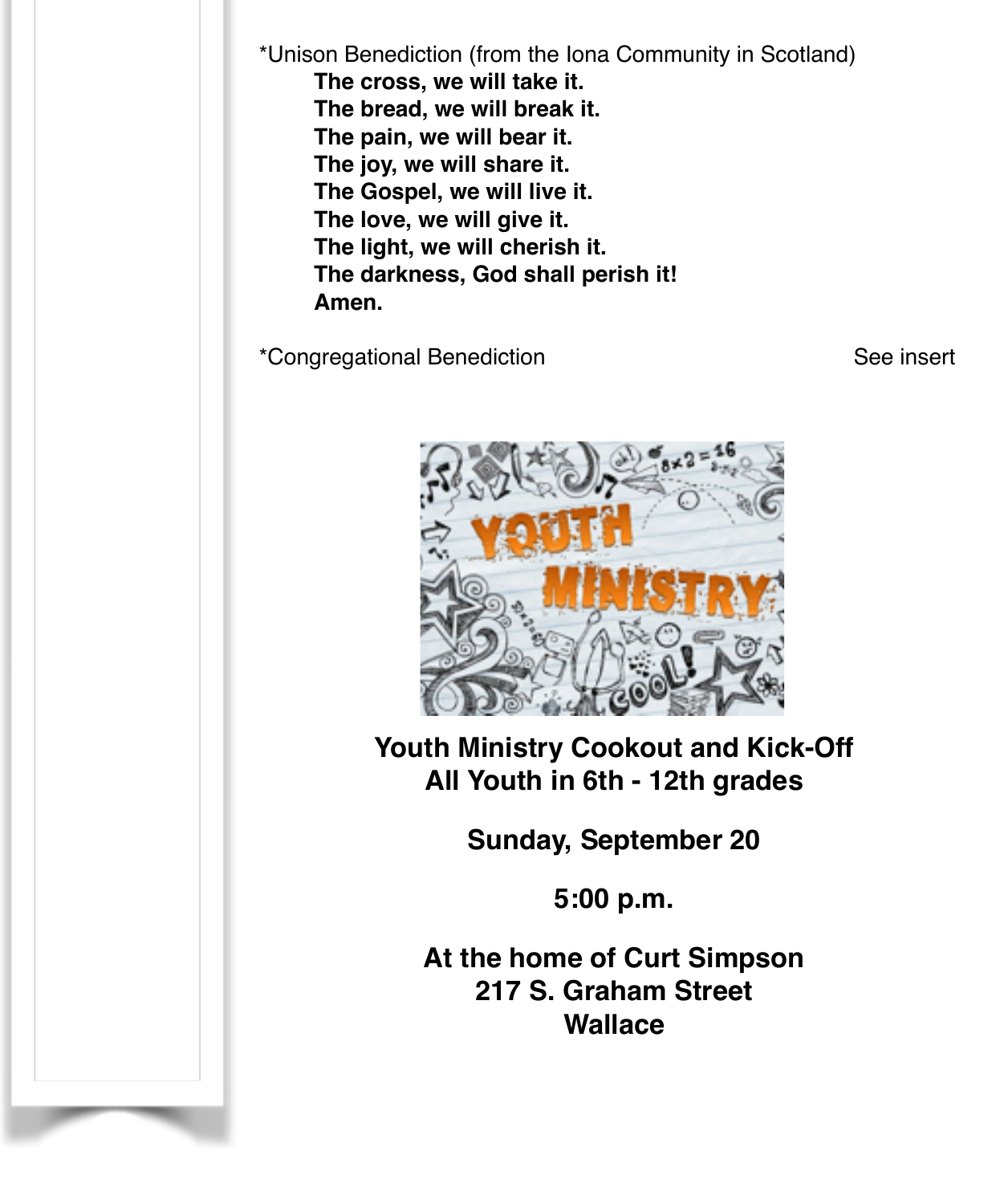| <b>WEEKLY CALENDAR</b> |                        |                                                                            |
|------------------------|------------------------|----------------------------------------------------------------------------|
| Sunday, September 13   | <b>KIRKWOOD SUNDAY</b> |                                                                            |
|                        |                        | 10:00 am Coffee, Juice, Doughnuts, Fellowship                              |
|                        |                        | 11:00 am Worship at Vesper area with Baptism & Communion                   |
|                        |                        | 12:00 pm Lunch in Dining Hall                                              |
|                        |                        | 1:00 pm Relaxation, Recreation, Fellowship                                 |
|                        |                        | 5:00-7:00 pm Vesper Service, Camp Kirkwood                                 |
| Monday, September 14   |                        | 10:30 am Circle #1: Blue Room                                              |
| Tuesday, September 15  |                        | 6:30 am Coffee in Room 304                                                 |
|                        |                        | 7:00-7:30 am SonRise Worship                                               |
|                        |                        | 6:00 pm Session Meeting, Room 304                                          |
|                        |                        | Wednesday, September 16 10:00 am Bible Study, Church Office Building       |
|                        | 5:15-7:00 pm LOGOS!    |                                                                            |
|                        |                        | 6:00 pm Handbells, Music Room                                              |
|                        |                        | 7:30 pm Choir Practice, Music Room                                         |
| Saturday, September 19 |                        |                                                                            |
|                        |                        | 8:30 am - 2:00 pm Presbytery's E <sup>3</sup> Learning Fair, Elizabethtown |
|                        |                        | 6:00 pm BBQ Supper, Fellowship Hall                                        |

# **NOTES AND ANNOUNCEMENTS**

- **This morning** we celebrate the Sacrament of Baptism with Lane Philip Rouse, son of Jason and Mary Laine Rouse, brother of JJ, and grandson of Philip and Georgia Longest.
- " **Welcome to** Jason and Mary Laine Rouse who have united with our congregation by transfer from the Grove Presbyterian Church in Dunn, NC.
- **This morning** we celebrate the Sacrament of Holy Communion. All who put their trust in Jesus Christ as Lord and have been baptized in his name are welcome at the table. You are invited to come forward to tear a piece of bread and dip it in the cup and return to your seat. If you are unable to come forward, the elders will bring the bread and cup to you.
- **The Zip Line and Swing by Choice** are available for your enjoyment after lunch today, as are the walking trails, the labyrinth, and the rocking chairs on the porch. Friends of Kirkwood will sponsor an evening vesper service today from 5:00 - 7:00 p.m., hosted by the Beulaville Presbyterian Church.
- " **Cheryl Brinkley,** church secretary will be on vacation September 14-18.
- " **The session** will meet on Tuesday, September 15 at 6:00 p.m. in Room 304. If you have any business or concerns for the session to consider, please speak to one of the elders or the minister.
- " **Please join** the minister for a Bible study on 2 Timothy 1:1-7; 1 Timothy 4:11-16 on Wednesday, September 16 at 10:00 a.m. in the Church Office Building.